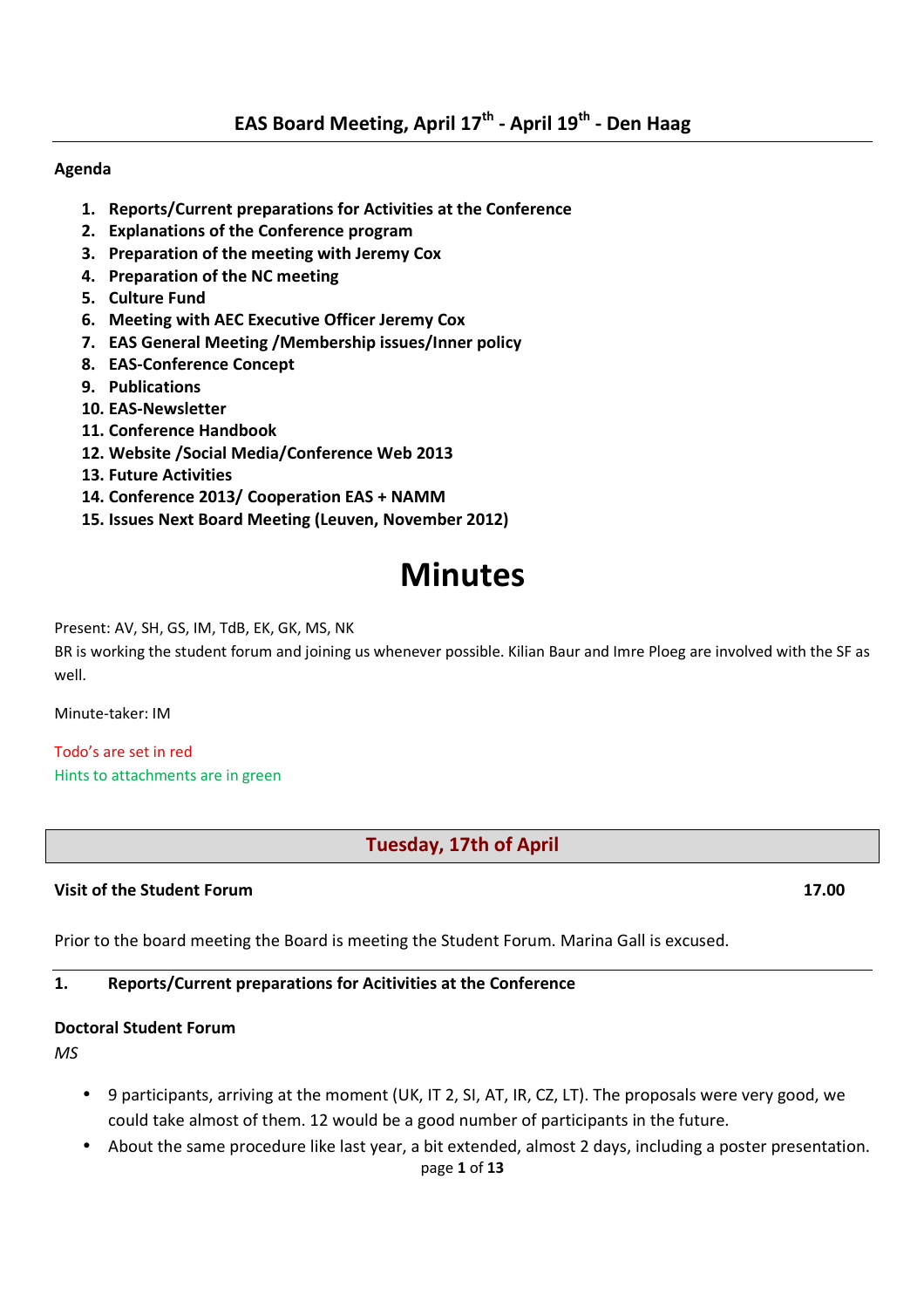# **EAS Board Meeting, April 17th - April 19th - Den Haag**

- It should be advertised better, maybe through NCs?
- SH: We should use forums where supervisors are looking at.
- At the moment we use the same advertisement as the SF.
- SH: We could link it with my journal, there could be a possibility to publish there.
- GS: Idea: we could ask National Associations to fund one person out of the national Doctoral student Forums.
- AV: Music education that is available for all. It is important to stay with this "ringsfence" when taking PhD students. SH: we see in the abstract whether it is relevant for us, then we can decide it. MS: It is not only the content but also the method, it is interesting to have this wide range of research methods. SH: Let us keep some flexibility.
- TdB: The SF and the DSF shall be done with the Conference advertising together.
- IM + TdB: It should go to a soon Newsletter.
- MS: The two days is the time limit, not too long as people have to work. There is the overlap with the conference for one day (poster presentation).
- More offers? MS. They are very interested in presenting.
- MS: We do not have a connection between SF and DSF, maybe this ould be interesting
- MS: Is there a possibility to give a reduced membership after the DSF.

MS + Thade: After this meeting come with a proposal how to go on strategically in Leuven and on the long term, based on the second experience, input to the board, board responds.

MS provides early information about DSF 2013 for the Newsletter(s).

TdB prepares the next Conference proposal: There it will be possible in the form to tick whether you participate at the Doctoral Student Forum.

MS is addressing the NCs to get the contacts to doctoral student supervisors.

TdB makes the DSF and the SF more prominent in the Conference advertisement. TdB: after input from MS he designs a flyers and bring it to Thessaloniki

#### **National Associations meeting**

*SH, AV* 

- $\bullet$  1<sup>st</sup> time at EAS-Conference
- Closed session during the conference, NL 2, SE, CY, TR, England. At the meeting there will also be the NCs from these countries.
- Short presentations of each country (5 Min).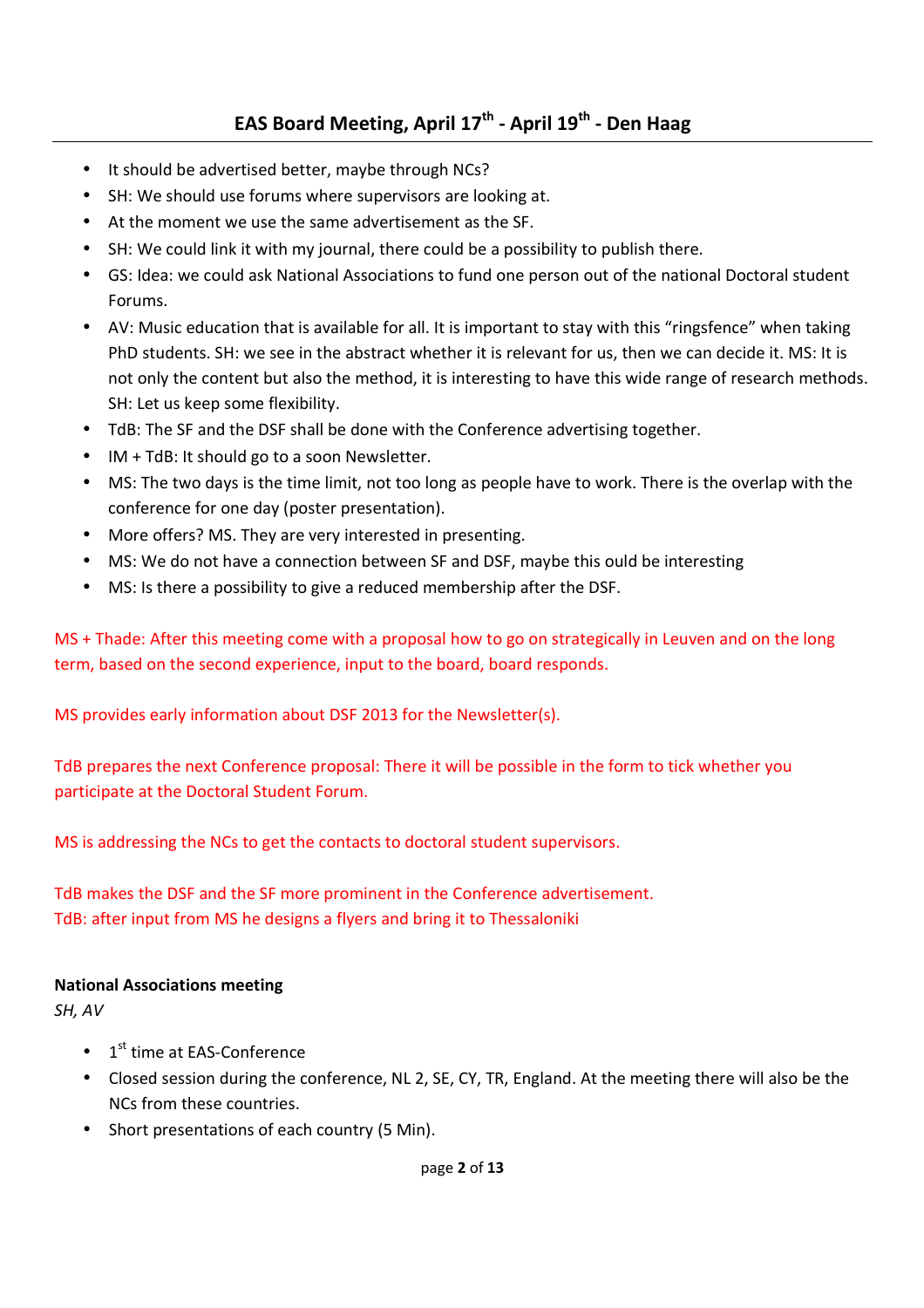# **EAS Board Meeting, April 17th - April 19th - Den Haag**

- Topics from SH and AV: relationship between instrumental teaching and general learning, cuts of lessons in the countries, concern about primary education, new and helpful initiatives; how do you want to develop this contact further?
- The aim is to build up and support the network for them, based on what they see as the potential, advocacy

#### **Project space Session**

*IM* 

- SH: How can we make visible the content expertise not only the dissemination means.
- Somewhere we have to show this on the Website
- Maybe install special interest groups? In order to show more the content side of EAS.

## IM informs at the session: More possibilities to promote projects in the Newsletter and on the Website. IM makes visible the steps that are necessary when EAS is a project partner on the Website.

• GS: Impulse to do a poster session?

IM: The next project space in 2013 can begin as a project-poster presentation and then bring together the people to a discussion.

**End 19.00** 

# **Wednesday, 18th of April**

# *2.* **Explanations of the conference program**

*AV* 

- AV shows the strategy of different interest strands in the programme primary, secondary, primary training, secondary education, external music education.
- Board members are either involved as chairs or in a symposium.
- IM: It is very important that the board members are in intense communication with many people during the Conference. Not give the the impression that we are a group of friends who like to meet open and communicative attitude!
- Planning for the EAS-table according to the new time-plan of breaks / preparations for leaflets, info on Conference proceedings a.s.o.
- Photographs, all the board members should take photographs in case they are in sessions, we collect them at a dropbox-area.
- Every day there is a small concert, an atmosphere of the learners not the big musicians, this fits well to the Conference's main these.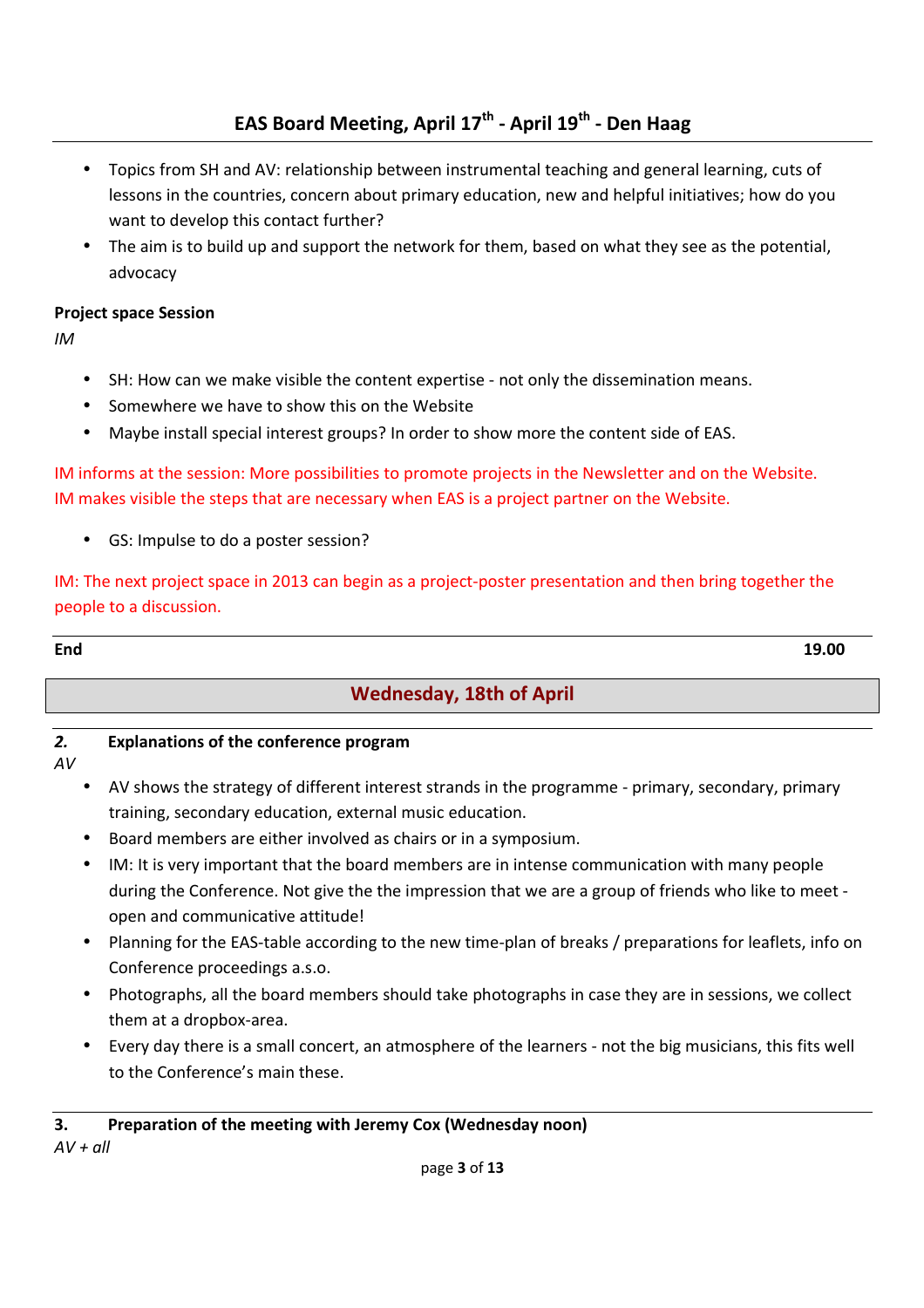AV: AEC as an institutional based association, sitting in Utrecht; ideas to share office facilities (negociations with Martin Prchal), Informal talks are important,

AV: we should be very open, what can EAS and AEC mean for each other;

Topics decided to adress:

- What is AEC, what is EAS?
- What are the current issues, what are you working at the moment? EAS: How can we work together adressing the institutes - mapping country information
- Maybe become a cooperated/associated part of the AEC, because we could fill the lap in music education for them, and for us it would be important to show ME issues at the AEC conference - as AEC Conferences are seen as the important meetings (in the perspective of the rectors)
- Talking about sessions/platform for LOs
- Maybe have a political session at the IRC in Leuven, GMI (Jeunesse Musicale International), EMU, EMC, like we had in Tallinn with the UNESCO road map.

GS: AEC as the former "Rector's Conference", the institutions have a much clearer common focus in artistic tuition in music.They view is not Nationally fixed, the working fields of their students are international. AEC even has a lot of members outside Europe.

EAS + Teacher training is much more linked to national conditions.

SH: This is different in the UK, there are different institutions for music and others for teacher education for all subjects!), so AEC has a greater chance to get potent members.

# *4.* **Preparation of the NC meeting**

# *EK, AV*

Plan of the meeting, EN and AV will be chairing.

Decided agenda:

- General information: What is the benefit for them, is it just work or is there more to it. What happens in the future - are you getting more involved, some become board members? Give information on the future procedure of board member nomination.
- Funding: EAS works on future funding, then NC meetings are possible in the future.
- Elections: Elections in Leuven, board changes, then also the NC contracts are at stake.
- Work-load Group work: 45'
	- o How do I feel about the work load as an NC
	- o What do I like to do for EAS?
	- o What do I expect from EAS and the board?
- National Activities: Olympiades reports, others.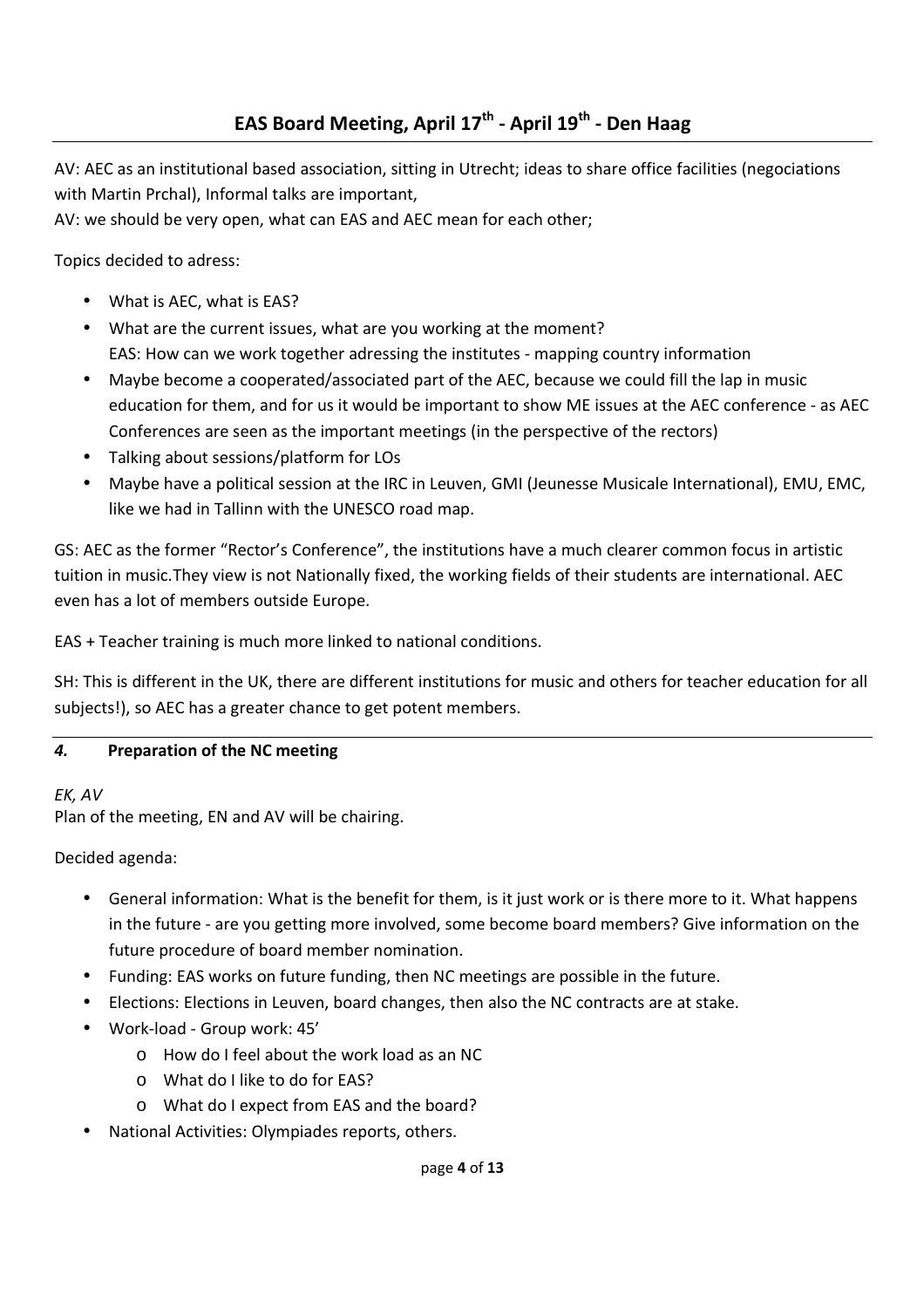- Website as my tool: How do they see their Website work, are their questions, GS will be there to answer them.
- NC policy: New NC's of further countries?

# *5.* **Culture Fund**

*AV, GS, IM, TdB, all* 

Individual statements of each board member on the draft/submission that has been sent out to the board members before the meeting:

**NK:** Very good initiative, more professional work, good to plan a secretary; why have we been rejected? Conference costs: They want to see the costs in more detail!

**TdB** will hand in a more detailed budget for the Leuven Conference.

Work on B5: Other financial sources, they want to see other funding than only Culture Fund, "matched funding".

Have a look at other associations that are funded by Culture Fund (like AEC).

Objectives, Act 1: clearly defined results, at the moment it is quite vague.

Give a general statement

**MS:** Field of activity, maybe better interdisciplinarity. Maybe also comment this / not Cultural heritage!!! I think we need this.

MS is sending the DSF activity filled in to us.

Ms will define more concrete and distinctive activities, at the moment they are a bit overlaping.

Ask EU-person whether this is a good way to do it.

How can we keep the institutional members also in the future?

**EK:** I had the experience of another proposal. We have to think about the definition of field of activity (interdisciplinary).

EK composes concrete wording for text parts that deal with NCs.

**GK:** we need to see that we have enough institutional members.

**SH:** Ideas to refine the formulations:

Using of words: affairs, best practice.

SH will go through the text in the end and correct it.

Change the meaning of Conferences: new initiatives, collaborations, projects are evolving at any level (teachers, teacher educators, work in progress) / Conference as a place for consultation

In the text there should be a percentage of the profile of the members, not too refined, we represent this TdB does a table on profile of members.

Some impulses to "tighten it up":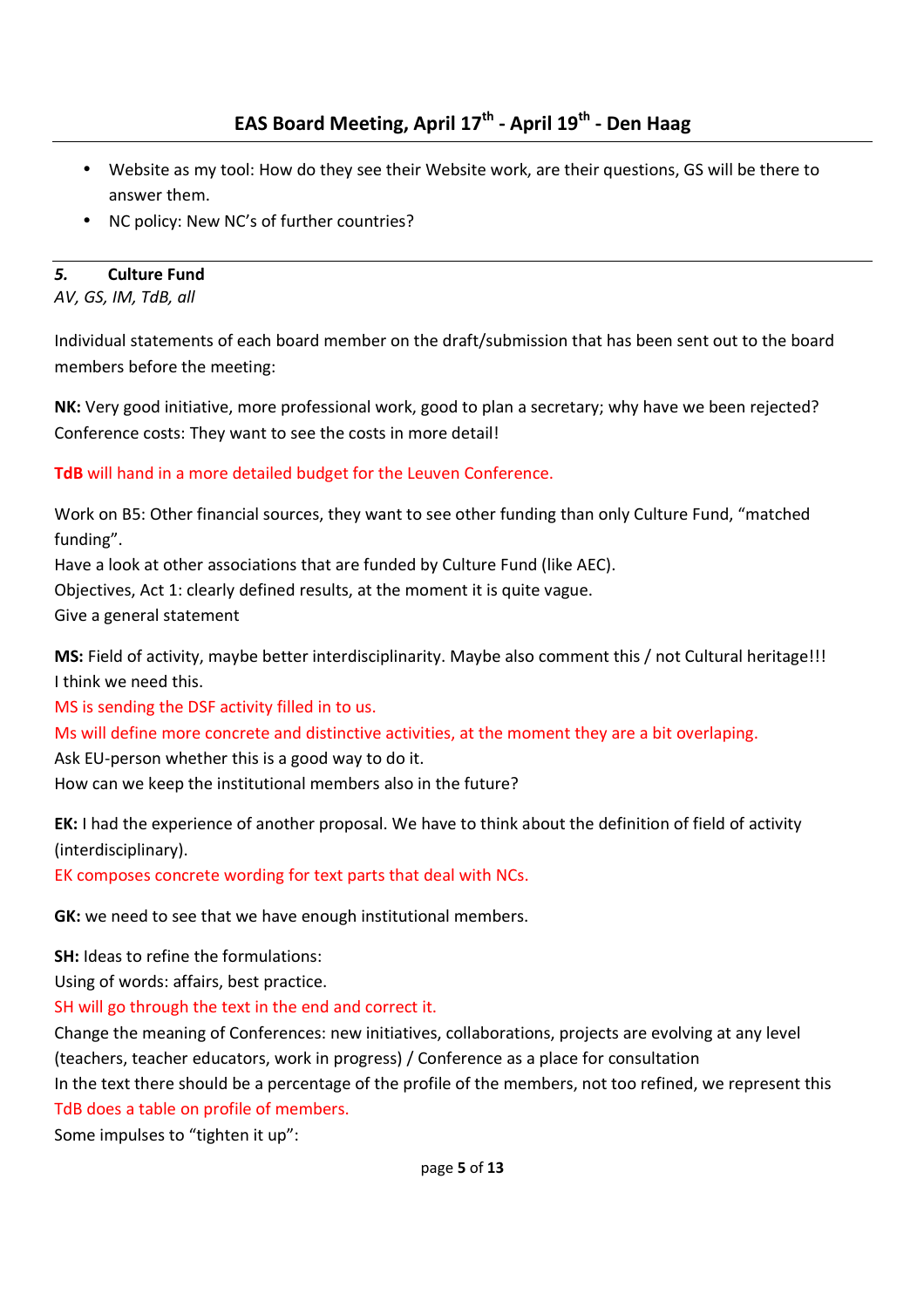# **EAS Board Meeting, April 17th - April 19th - Den Haag**

C1: "annual" conference (not "yearly")

Not write: "we also observe .."  $\rightarrow$  better we also have impact ...

Every NC "contributes their own content to a given format within the agreed EAS-Website."

Funding for the Conference is not good. But fund the NCs and the National Association is very good.

MS: The programmes main aims are strengthen the mobility and intercultural dialogue  $\rightarrow$  fund the persons SH: fund people of countries that do not have the financial means to come.

Discussion on the role of a managing person:

SH: "communication manager", maybe it is better to have 2 persons, then; maybe 40% job and then some helpers;

IM: we somebody good, this person will make our organisation more professional.

IM: What is the role of the board then?

Content work, policy, scientific work; more for the "brains", e.g. you have a paid treasurer / the person in the board is developing strategy and supervising; the secretary/treasurer/president is necessary in the Belgian law.

the manager should not step back again very soon again.

SH: include money for training for the management person (EU funding).

SH: It is maybe difficult to pay a board member for work, better give him the budget to pay someone for help.

**TdB:** we should inform the EU about the contract between the Conference organiser and EAS.

SH is checking the meaning of the EAS-Conferences and send some text parts back.

EK sends text parts for the Olympiade.

IM checks whether a manager has to have a proper assessment (because EU wants this).

AV asks whether Marijke would be interested to get the management job.

# **6. Meeting with AEC Executive Officer Jeremy Cox**

During this lunch Jeremy Cox of AEC is visiting us / talks about cooperation EAS/AEC in the future:

Topics discussed (minuted by SH)

- Pooling web content re overviews of countries/NC content- AEC are linked with ELIA to share databases – is there a way to connect with EAS/meNet content?
- Finding the resources to keep this up to date
- The issue of MTT in context of AEC institutions and MTT issues within AEC agenda
- INVITE project AEC group looking at Instrumental and vocal teaching. Hopefully to be revived could be a place to connect with EAS
- Discussion about the overlap of interests between school teaching and musician training re musicians working in schools. Possibility of developing curricula, LOs and accreditation for this sector (Robert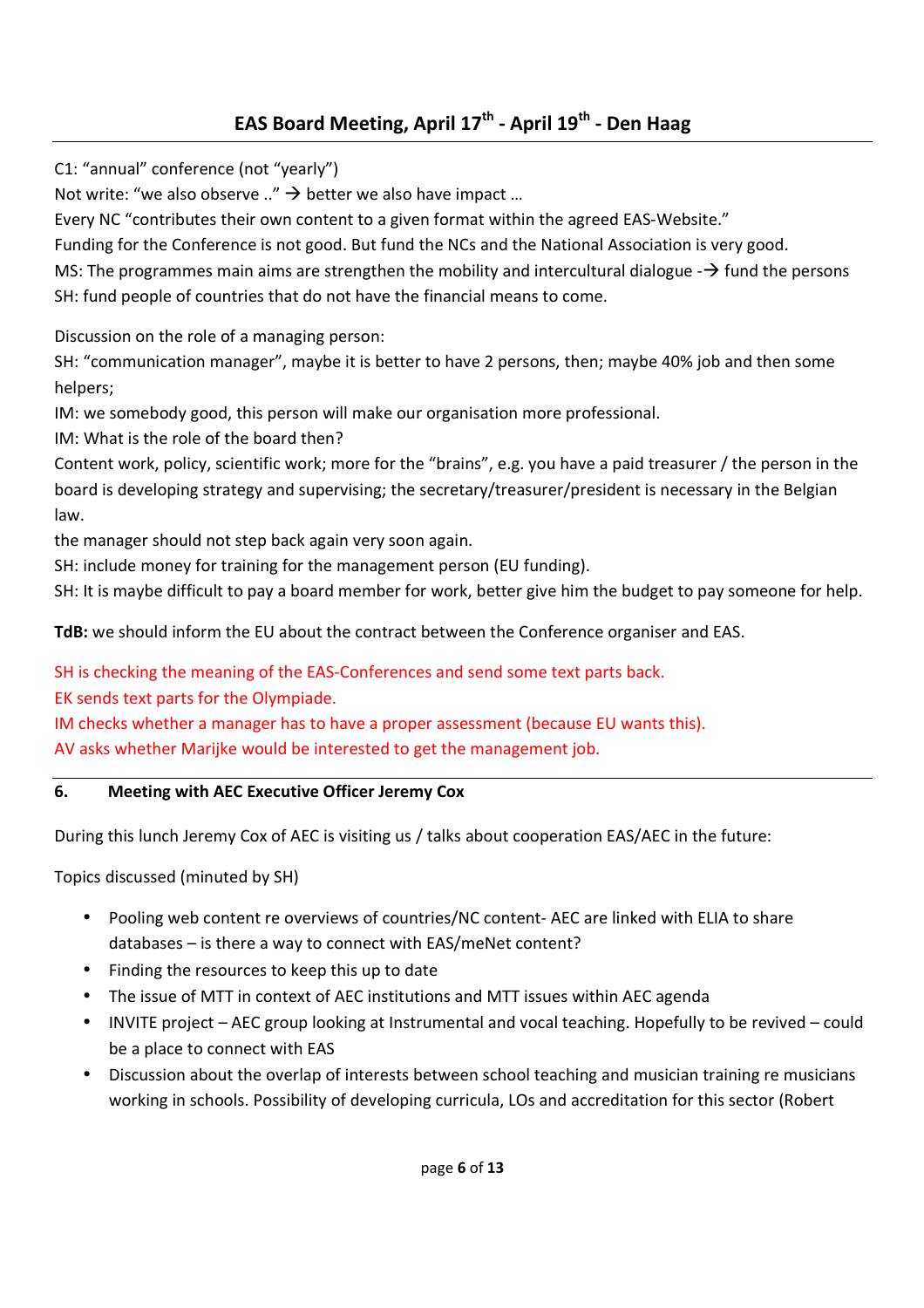Wagener? And the Tuning project and EQF). Working on joint statements to articulate what should be happening

- ICT and Instrumental Learning in context of distance/ virtual learning environments. EAS interested in pedagogy. Could be a project bringing EAS and AEC together with ICT experts (???) AEC is planning to bid for EU funding. Possible joint conference session in 2014.
- Question of how the different LOs are used
- Suggestion that AEC should attend Leuven conference

AV will ask back at AEC for what the partnership means (on the website) and tells them that the link to EAS is broken. At www.aec-music-org > Partners

SH: we need to work on a good new project that comes out of our interest and expertise. With AEC we need to find some common ground where we are equal (like the professional musicians that teach in schools).

# SH is looking up AEC conferences and put the info on Calendar.

AV: We have the possibility to join/begin a project (not only join projects in a later stake).

# **7. EAS General Meeting /Membership issues/Inner policy**

GM is planned in detail

AV: We gained more institutional members. Institutions come seldom with more than 5 persons. Maybe we should open this number up: When an institute is member, they can come with as many people as they like.  $\rightarrow$  Issue for the next Board Meeting.

# **Planning of statements/reports of all board members**

*AV, all* 

**New regulations**  *AV, IM* 

**Institutional membership**  *TdB, AV* 

# **Elections next year**

- We should think thoroughly about the next board since board members have to decide in the next months (soon) about their position and the consequences.
- Involvement of all board members
- Do we need a voting system in case we have more nominations than places in the board? See for this in November in Leuven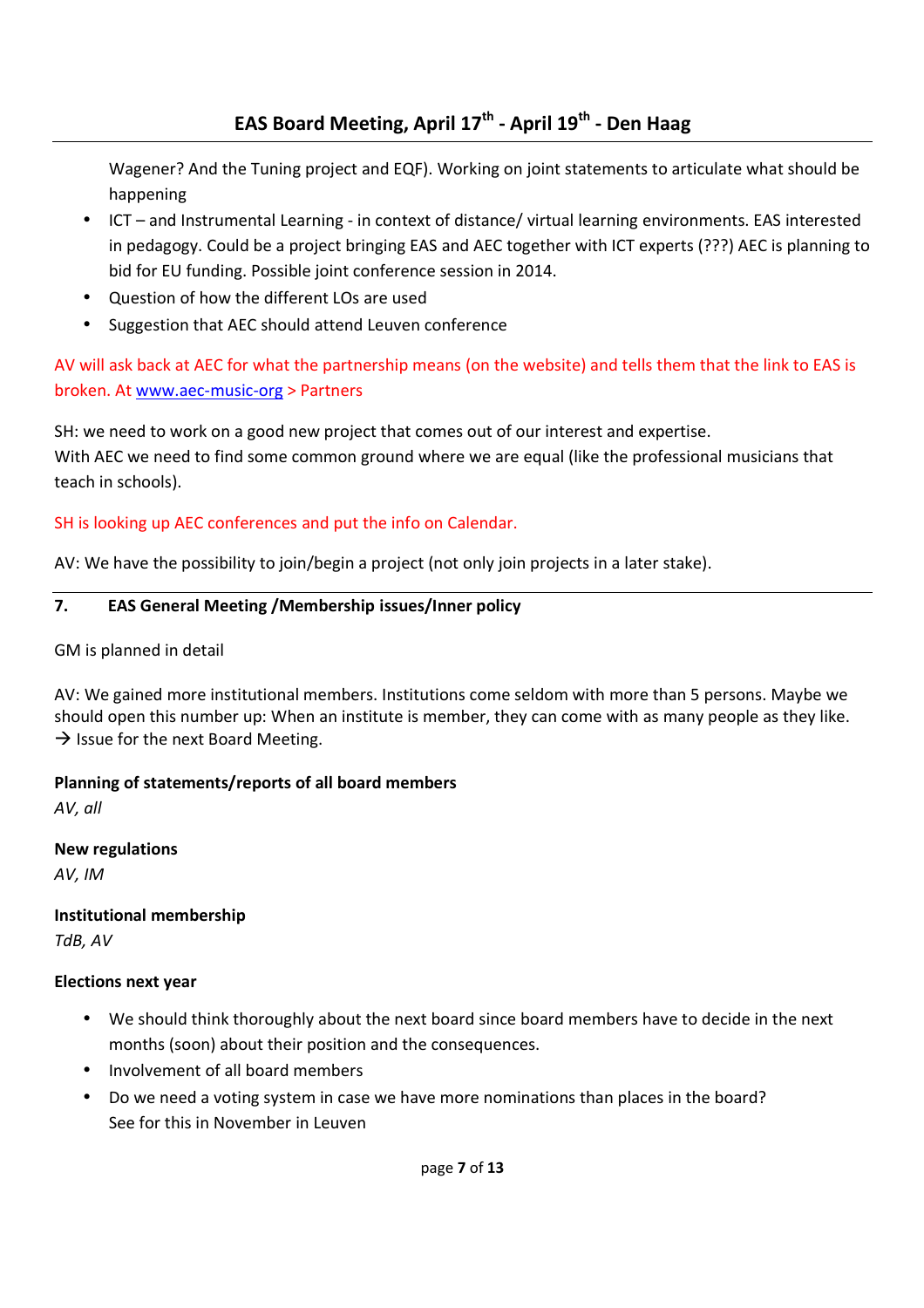• How can we include/reach interested new people??

**Each board member** writes to all of us about his/her things she/he can offer to EAS reg. tasks and check whether the institution is supporting me, until May  $31^{st}$ . **AV/IM** will produce official agreements between EAS and the board members for the future.

# **8. EAS-Conference Concept**

AV: Three strands. Research / Workshops / Projects

All the board members were involved in the review process.

In case the NC was rejected by two reviewers, AV wrote to them to correct the papers in order that the paper is rewritten.

What is the task of the board in the paper selection?

What is the task of the board inside the Conferences?

 $\rightarrow$  see also 11.

# **9. Publications**

"European Perspectives on Music education II" edited by AV and IM.

**The board** will have a look at the presentations at the conference and feed back to AV and IM which presentations were good and should go to the book "European Perspectives on Music Education II".

Proceedings are different from books that are related to the topic of a Conference and make a book out of it (in that case you can also include other papers that have not been presented at the Conference).

Who is paying it? To a great extent from the income form the Conference. How much money does EAS want to bring in?

The Conference organizer can decide if she/he wants to make an EAS-series book. Then depending on how much money EAS gives and what is the benefit for EAS. The major part of the money should come from the Conference team.

Editorial board: There has to be at least one board member involved into the Editorial board.

These agreements have to be shown in the agreements between EAS and the Conference team (TDB prepares this)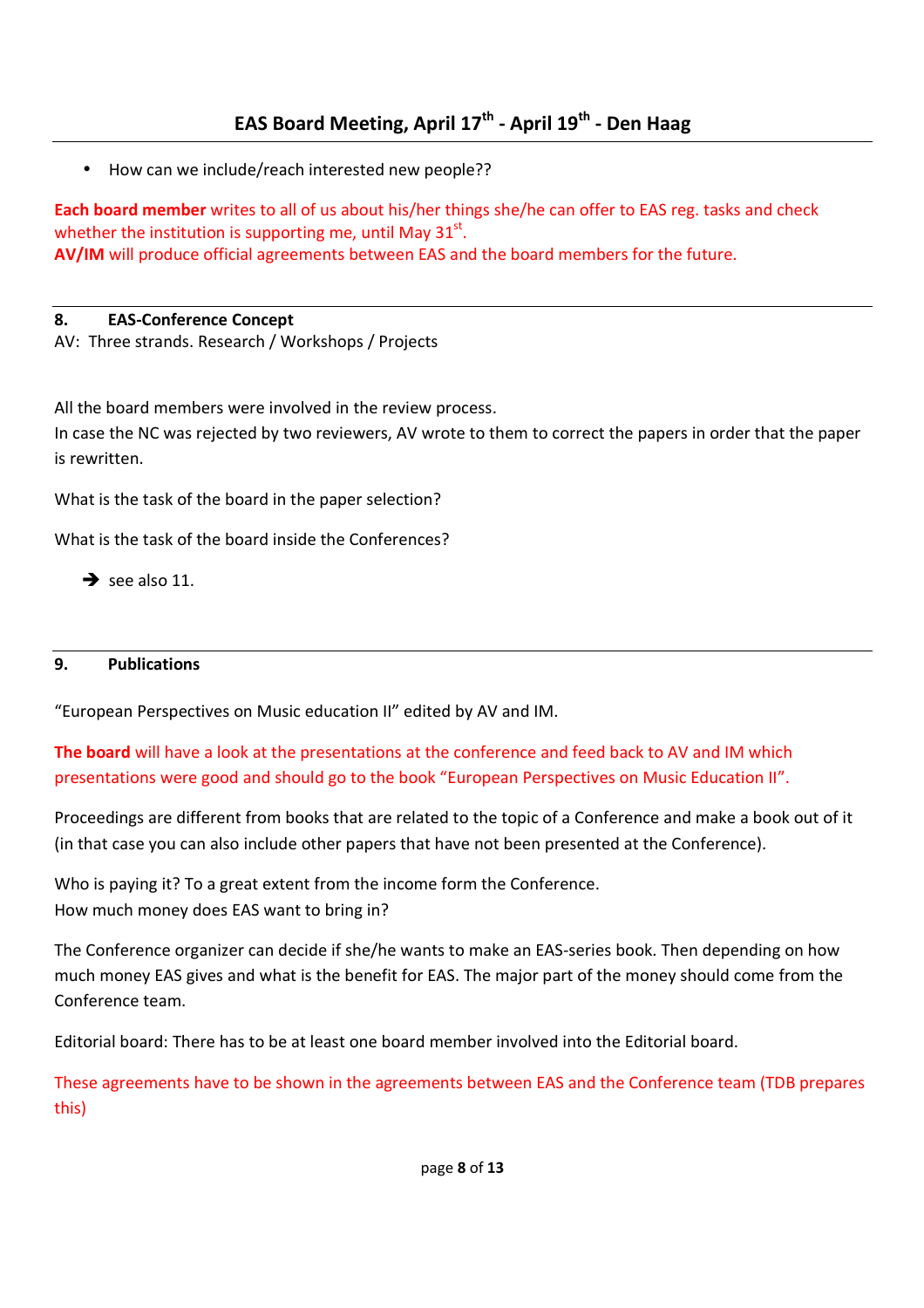#### **10. EAS-Newsletter**

AV felt responsible for the Newsletter, he is too busy and cannot find the time to write the Newsletter.

IM takes the lead (MS assists her), EK is feeding in NC news, IM is feeding in project information, every board members will contribute to it as agreed in former in the last two board meetings. Three times a short Newsletter, next times:  $20^{th}$  of May /  $15^{th}$  of September /  $10^{th}$  of December, this is during the EAS-year:

- 1. Two months before the Conference (around early bird?)
- 2. After the Conference
- 3. Five months before the Conference (= one month before the end of call for papers)

EK: Conference, NCs contributions, project issues a.s.o.

#### **End of the meeting 19.00**

# **Thursday, 19th of April**

#### *11.* **Conference Handbook 09.00**

#### *GK*

GK prepared a checklist (see attached)

Discussion on refinements of this list, there will be 4 kinds of products:

- 1. What is typical for an EAS Conference? (more an overall checklist) General description (SH) visible on the website.
- 2. What has to be agreed with the board. (TdB) Alongside goes the official agreement (TdB)
- 3. More detailed "hints" how to do this, two columns (a thinking column and an action column) in a timeline (GK/NS/EK/AV)
- 4. Evaluation form for Conferences (SH/IM)

Responsible persons send their text-proposals around end of September, we all give comments within two/three weeks.

> ready paper for the entrance of Natassa at the board meeting in November.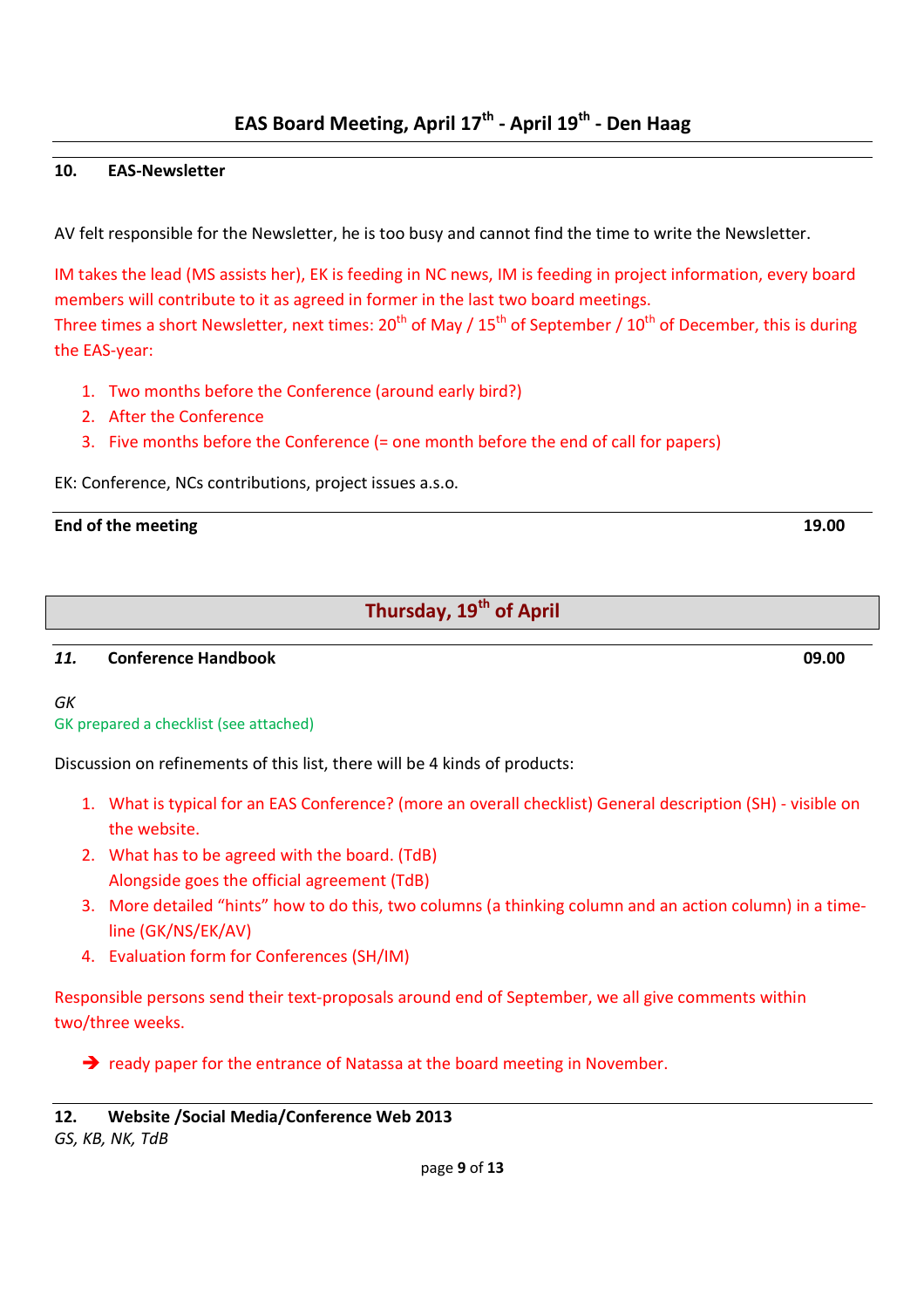#### **Social Media experiences - NK**

We have at the moment 167 members in facebook, it is only existing since 6 months. the facebook page will be shown at the General Meeting and in the NC-meeting. We decided not to use other Social media.

#### **Option to use www.youtube.com for videos**

TdB is starting the channel **easmusicofficial**  TdB uploads the promotion video. NK will check whether we can use the official video from Bolu.

GS and Kilian will foresee a new navigation point for videos in the members section. The name for this navigation point has to be agreed.

The videos will be reachable from the members area. First step: Conference films, preferably Keynotes.

TDB will take care of the the filming of the keynotes, there will be a journalist.

#### **Current Website issues**

Facebook logo will go to the main page.

GS and Kilian are asking to send all the questions and mistakes to them. When they change things, they check back whether it works. We do not have to check back.

NK is looking at the website where photos are missing and sends pictures.

#### **Website - Publications**

*AV* 

Navigation points:

- Policy Papers
	- (stays the same).
- Conferences Conference programmes (open to all) Pdfs of the former conference proceedings, there will be a link to the members section. (only for members)
	- papers (members section) those papers that speakers like to send us.
- "European Perspectives" as a new Navigation point.
- Others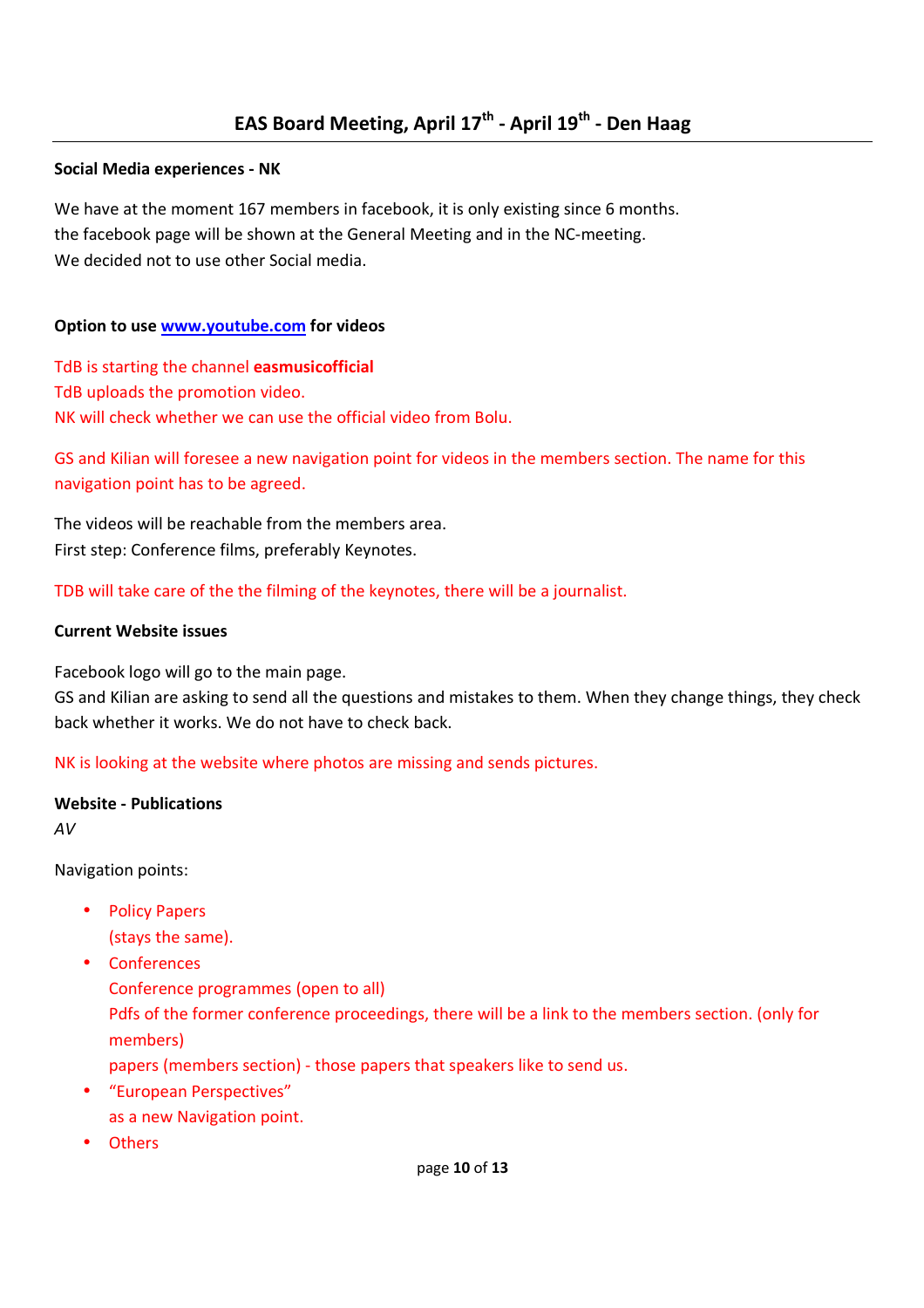• Coorporated Activities is changed into "Cooperations"

## **Website of the Leuven Conference,** *TDB*

### **Conference websites and E-Mails**

Conference 2013 TdB inculding a short information about the decided website structure in the conference section

Website: In the future the Website Adresses has to be: www.eas-music.org/eas2014

E-Mail: We keep the info@eas-music.org for Leuven, Conference2014@eas-music.org

Automatic way to deal with insciptions - we take this into the bid!

GS sends the costs of this new tool to IM

In meantime TDB goes for a google-solution for the Leuven Conference.

#### **Website - NC-areas**

still to be developed!!

The following issues are discussed in the NC meeting and controlled by EK:

EK: The dates of news and events have to be correct.

EK: They should only use one e-mail-adress.

EK is encouraging the (non meNet countries) which still have not done their country descriptions (TR, PT, a.s.o.)

#### **Website - Calendar**

SH writes a text for the newsletter (send to MS) to tell EAS members that they can provide information on international events/courses/meetings/conferences to her, they will go to Calendar. SH whenever sending infos to Kilian, she sends three sentences and the Weblink to Kilian.

#### **13. Future Activities**

Short interim finance report TdB

TdB explains the quite bad picture for 2011 due to the Website costs which was planned. Membership income is much better than before.

See excel attached.

AV continues the policy letter from the president to the new members.

TdB is allowed to appoint a financial secretary, rewarded 10 €, with a maximum budget (has to be decided). We should plan for strategic financial plans in the future (to discuss in Leuven)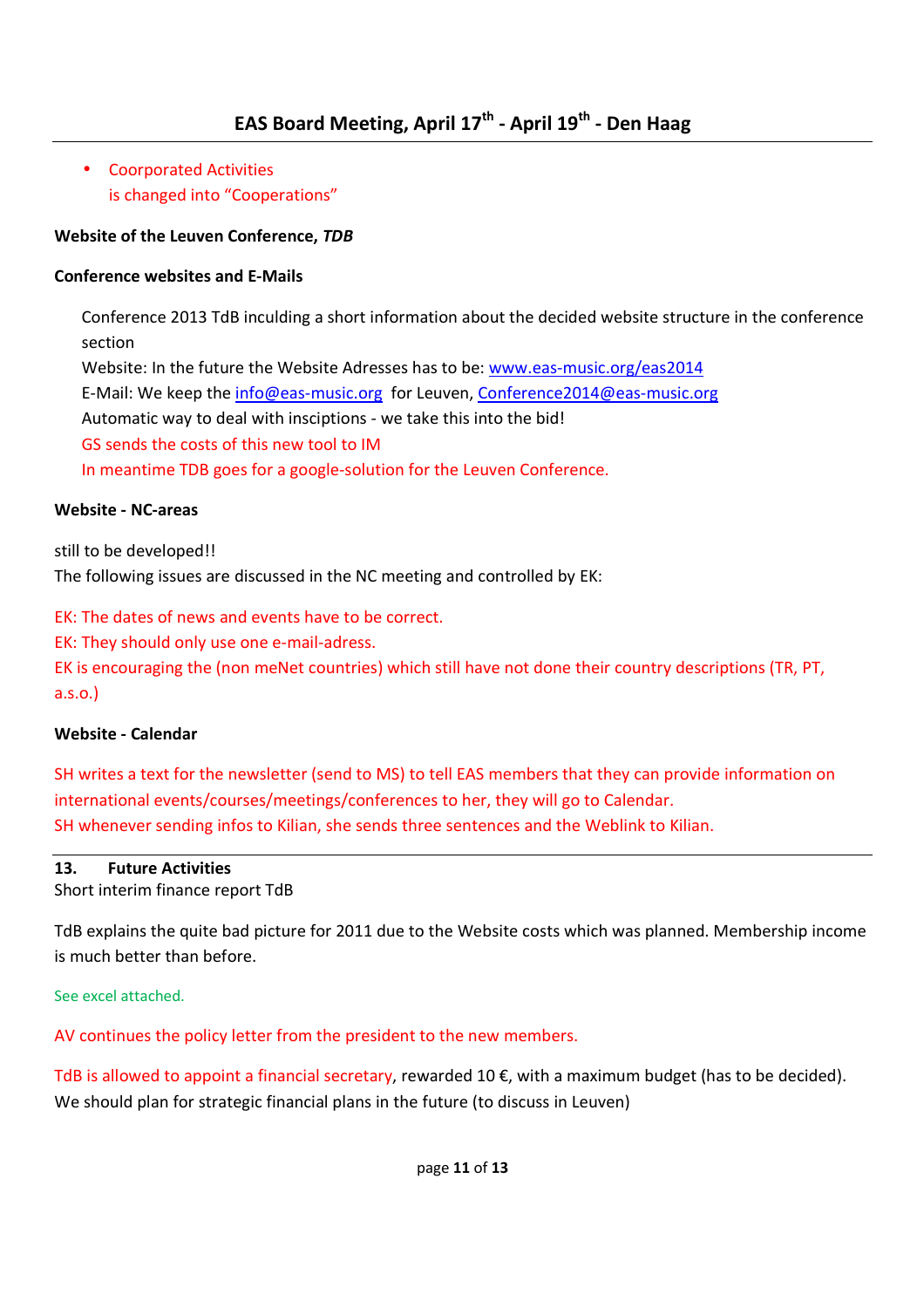#### **14. Conference 2013/ Cooperation EAS + NAMM**  *TdB, SH*

TdB is reporting about cooperation for the IRC in Leuven. NAMM will support IRC around 5.000 USD. The support is a lot connected to ISME/NAMM initiatives.

AV has met NAMM and EMC in Frankfurt for advocacy issues. In this EMC will take the lead.

The ISME-Conference visiting EAS group (AV, SH, GS, TdB, EK, Franz Niermann) will organize a meeting with Executive persons of ISME to discuss the details of cooperation at IRCs. There has to be done an agreement. TdB sends out a financial plan.

AV writes to them and copies in TdB.

Lina will be at the Board Meeting in Leuven.

Brussels Airlines is offering a discount for delegates and also offering some free tickets.

TdB will send us a link in an e-mail.

Please do not book now, wait for this e-mail.

Keynote-speakers are introduced.

Costs for Board members: Board meetings are covered by EAS, Conference by institutions.

Erasmus: Minimum teaching has to be done.

**End 12.00** 

#### **15. Issues Next Board Meeting (Leuven, November 2012):**

- → Conference handbook
- $\rightarrow$  We should regularly make a strategic financial plan for the upcoming year.
- → Membership, what can we offer to institutional Members, maybe student forum
- AV: We gained more institutional members. Institutions come seldom with more than 5 persons. Maybe we should open this number up: When an institute is member, they can come with as many people as they like.
- → Do we need a voting system in case we have more nominations than places in the board?
- → EAS Archive where should we collect old documents? How far do we go back with minutes on our website?